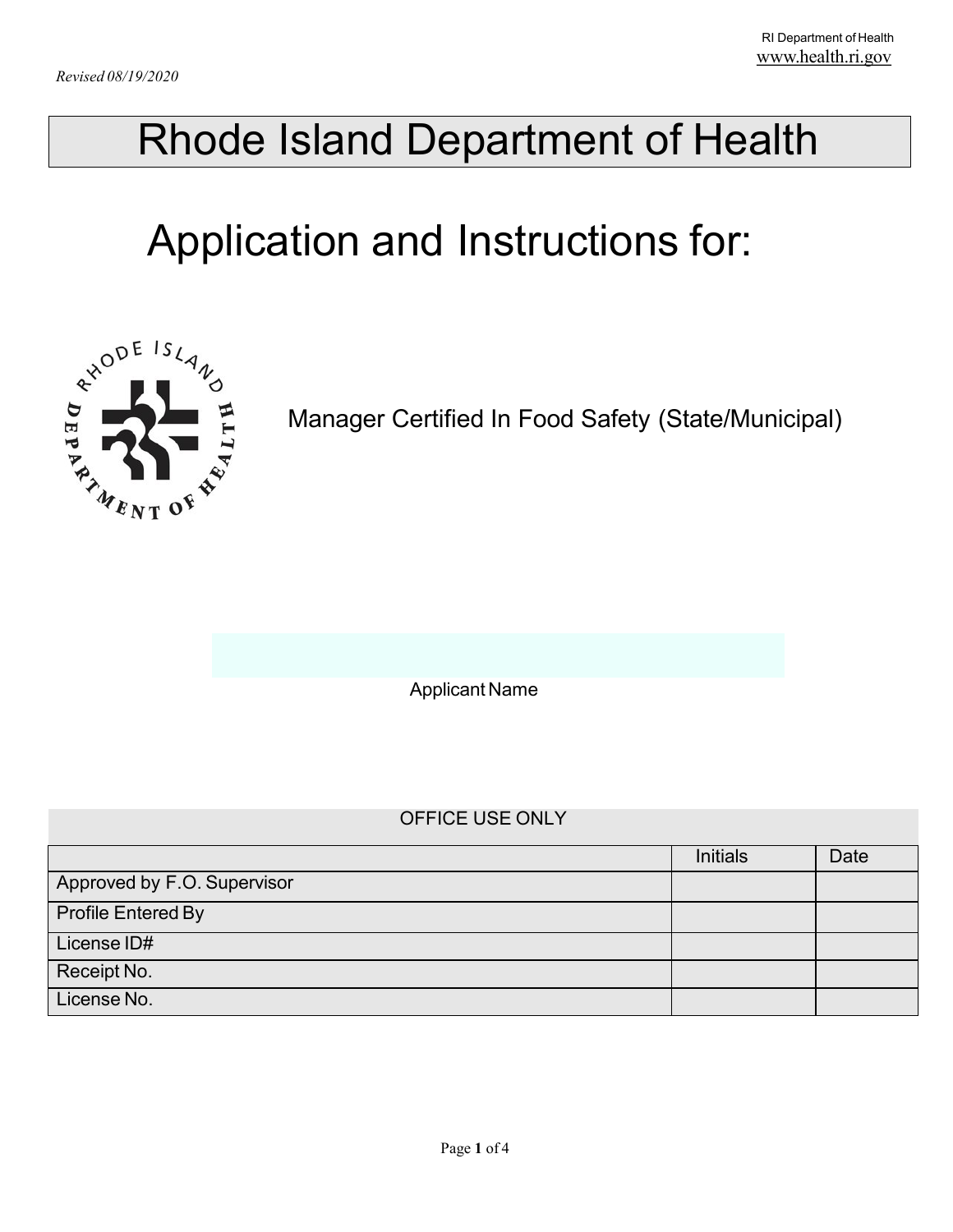### INSTRUCTIONS

- Registration shall be based upon **Satisfactory Compliance** with all applicable laws and regulations.
- Registration forms must be either typed or legibly printed using a ball point pen, except signatures, which must be written in ink. Please answer all questions. Do not leave blanks. Incomplete applications will be returned to you and your license/permit will not be issued.
- Attach check/money order to the front of this application and mail or hand-deliver to: Center for Food Protection, 3 Capitol Hill, Room 203, Providence, RI 02908-5097. A receipt or canceled check does not guaranteelicensure.

#### **Application Fees:**

#### **Food Safety Manager \$50.00**

- Make your check/money order payable to "General Treasurer, State of Rhode Island". Do not send cash. **This fee is non-refundable**.
- If you have any questions concerning this application, call the Department of Health, Center for Food Protection at (401) 222-2749.

**NOTE:** If you are **not** a State or Municipal Employee, this is the **WRONG** application. Please contact the Center for Food Protection at the above number for the correct application.

**NOTE: Please notify the Center for Food Protection in writing within ten (10) days of a change of name, employment or address.**

#### **REQUIREDATTACHMENTS:**

**Enclose a copy of your birth certificate or proof of lawful entry to the country or a copy of your driver's license.**

**Attach a copy of your Food Safety Certificate along with hours of training.**

**If you are enclosing a birth certificate, please attach a recent identification photograph in the space provided below:**

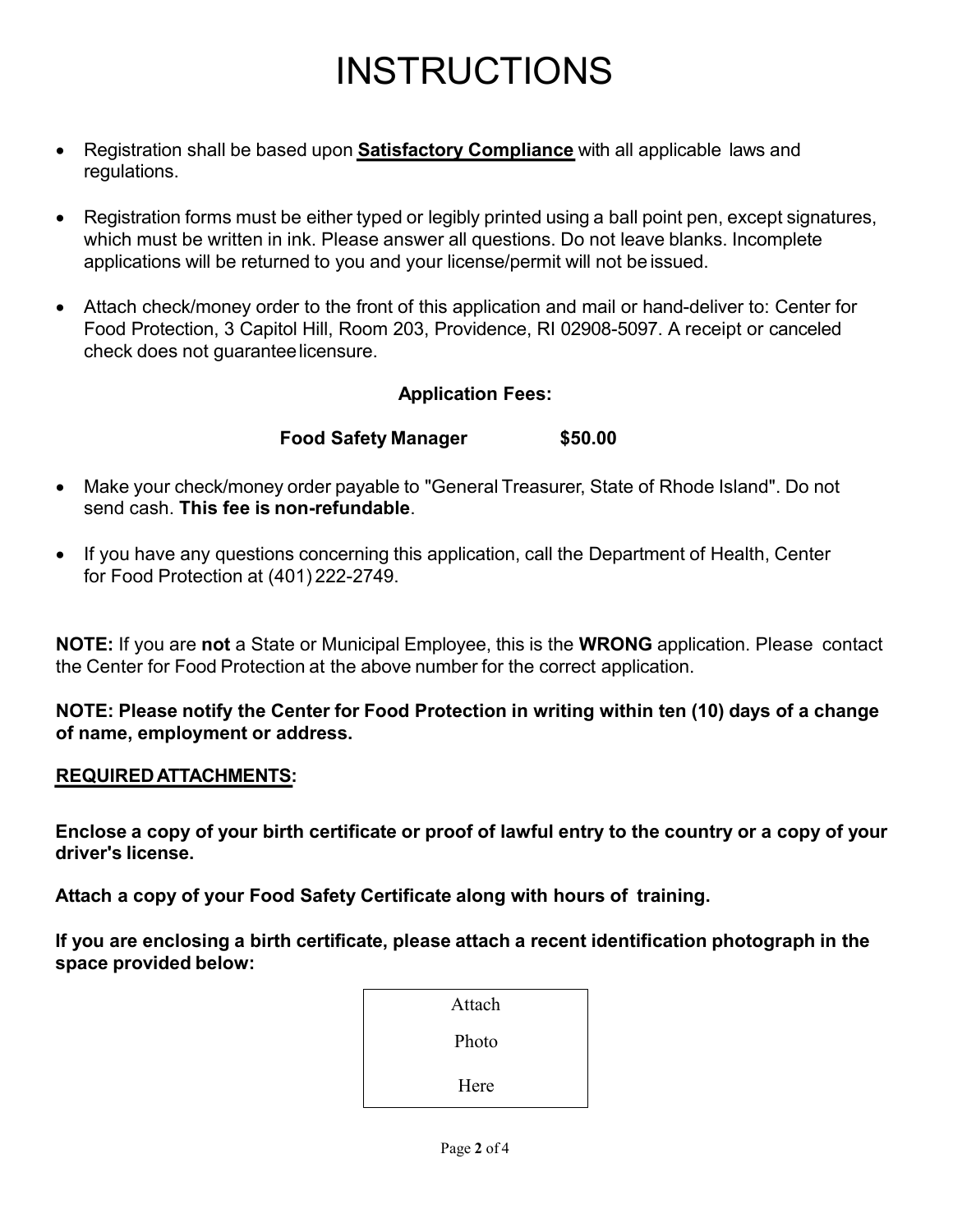### State of Rhode Island and Providence Plantations

#### Department of Health Center for Food Protection

| Name:<br>This is the name that willbe<br>printed on your License and<br>reported to those that<br>inquire about your License.<br>Do not use nicknames, etc.                                                                                | Name:<br>Maiden Name:                                                                                                                                                                         |
|--------------------------------------------------------------------------------------------------------------------------------------------------------------------------------------------------------------------------------------------|-----------------------------------------------------------------------------------------------------------------------------------------------------------------------------------------------|
| <b>Social SecurityNumber:</b>                                                                                                                                                                                                              |                                                                                                                                                                                               |
| Gender:                                                                                                                                                                                                                                    | F<br>M                                                                                                                                                                                        |
| Date and Place of Birth:                                                                                                                                                                                                                   | Place<br>Date<br>State<br>City                                                                                                                                                                |
| Residence Information:<br>It is your responsibility to<br>keep the Department<br>apprised of all address and<br>phone number changes.<br>(Not published on the<br><b>HEALTH</b> web site).                                                 | Address Line1<br>Address Line2<br>Address Line 3<br>City, State, ZipCode<br>Country (only if not in US)<br>Phone:<br>Fax:<br>Email Address:                                                   |
| <b>Business/Employment</b><br>Information:<br>Please provide the<br>employment information<br>related to this license.<br>Include Name of<br>Business/Employer (ie.<br>Memorial Hospital)<br>(Published on the<br><b>HEALTH</b> web site). | <b>Facility Name</b><br>Facility License Number<br>Address Line 1<br>Address Line2<br>Address Line3<br>City, State, ZipCode<br>Country (only if not in US)<br>Phone:<br>Fax:<br>EmailAddress: |
| Business/EmployerLicense<br>Number:<br><b>MANDATORY</b>                                                                                                                                                                                    | Please provide the RI Department of Health License Number of the Business where you will be working.                                                                                          |